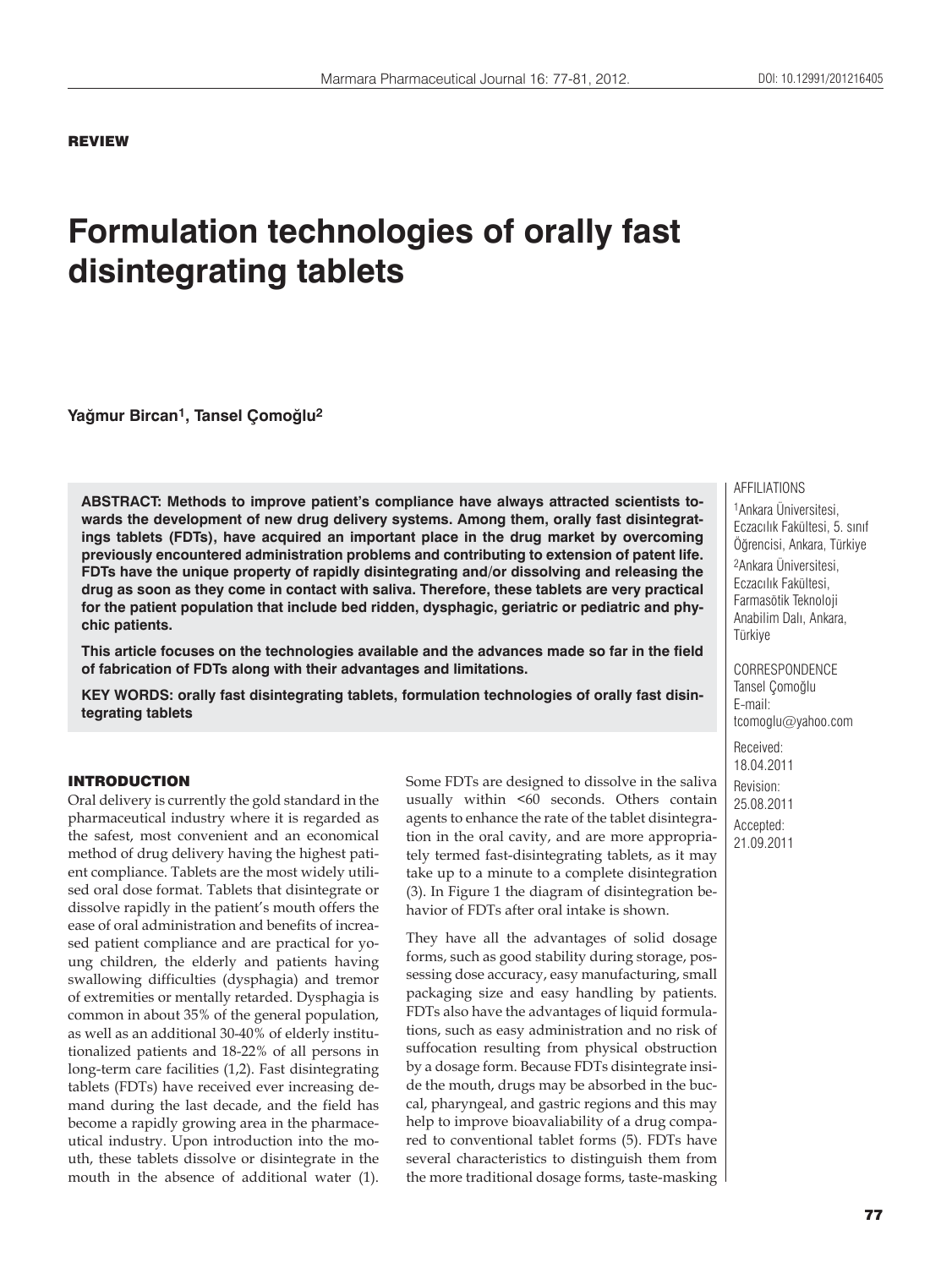

FIGURE 1. Disintegration of FDTs after oral intake (Web 2, Amrutha, 2009-Fast Dissolving Tablets-Pharmainfo.net )

is of critical importance in the formulation of an acceptable FDT. Traditional tablet formulations generally do not address the issue of taste masking, because it is assumed that the dosage form will not dissolve until passing the oral cavity. Many oral suspensions, syrups, and chewable tablets simply contain flavors, sugars and other sweeteners to mask or complement the bitter taste of the drug. Current methods of taste masking in fast dissolving/disintegrating tablets include sweeteners and flavors; however, these are not a sufficient means for tastemasking many bitter drugs. Most of the FDT technologies use unique forms of taste masking as well. The primary methods of taste-masking include adsorption onto or complexation with carriers and spray coating of drug particles (3,6).

## CURRENTLY AVAILABLE TECHNOLOGIES USED FOR FDT FORMULATIONS

FDTs can be prepared by various conventional methods like direct compression, moulding, spray drying, freeze drying, and sublimation. As these methods are explained in detail by several authors (1, 7-9) only brief information about these production methods but examples of marketted products and some studies on FDTs will be given here.

## *Direct Compression*

Especially from the pharmaceutical manufacturer's aspect, direct compression is the simplest tablet manufacturing procedure. Direct compression method can easily be applied to manufacturing FDTs by choosing appropriate combinations of excipients (1). The major difference is that FDTs are compressed at much lower forces (4-20kN) than the traditional tablets (10).

## *Moulding*

Tablets that are produced with moulding method contain water soluble ingredients in order to dissolve completely and rapidly. There are some different moulding techniques such as; compression moulding process, heat moulding process and moulding by vacuum evaporation without lyophilization (11). Major advantage of this techique is that as the dispersion matrix is made from water soluble sugars, moulded tablets disintegrate more rapidly and offer improved taste but disadvantage of this method is that the moulded tablets have poor mechanical strength, so they may undergo erosion and breaking during handling (8).

## *Spray Drying*

Tablets which are manufactured from the spray-dried powder have been reported to disintegrate in less than 20 seconds in aqueous medium. The formulation contained bulking agent like mannitol and lactose, a superdisintegrant like sodium starch glycolate and croscarmellose sodium and acidic ingredient (citric acid) and/or alkaline ingredients (e.g. sodium bicarbonate). This spray-dried powder, which compressed into tablets showed rapid disintegration and enhanced dissolution. Maximum drug release and minimum disintegration time were observed with Kollidon CL excipient base as compared to tablets prepared by direct compression, showing the superiority of the spray dried excipient base technique over direct compression technique (7,12).

## *Freeze Drying*

Freeze drying (lyophilization) is a process in which solvent is removed from a frozen drug solution or a suspension containing structure-forming excipients. The resulting tablets are usually very light and have highly porous structures that allow rapid dissolution or disintegration. One of the main advantages of this method is, when stored in a dried state, the freeze-dried dosage form has relatively few stability problems during its shelf life.The freeze-drying process may result in a glassy amorphous structure of excipients as well as the drug substance, leading to the enhanced dissolution rate. Freeze drying, however, is a relatively expensive manufacturing process, and the formulation has poor stability at higher temperature and humidity (1,13).

## *Sublimation*

Sublimation has been used to produce FDTs with high porosity. A porous matrix is formed by compressing the volatile ingredients along with other excipients into tablets, which are finally subjected to a process of sublimation. Inert solid ingredients with high volatility (e.g., ammonium bicarbonate, ammonium carbonate, benzoic acid, camphor, hexamethylene tetramine, naphthalene, phthalic anhydride, urea and urethene) have been used for this purpose (14). Solvents such as cyclohexane and benzene were also suggested for generating the porosity in the matrix. Makino et al.,reported a method using water as a pore-forming material (15).

Comoglu prepared FDTs of carbamazepine and investigated the effects different superdisintegrants; Ludiflash® and Ac-Di-Sol® using two different compression pressure values (10). Also, Comoglu et al., investigated the analgesic effect and the time to relieve migraine headache between the commercial tablets and FDTs of diclofenac potassium prepared by direct compression aganist placebo. Placebo controlled in vivo trial demonstrated that 50 mg diclofenac potassium, administered as a single dose of FDTs or commercial tablets, was effective in relieving the pain and both of them were superior to placebo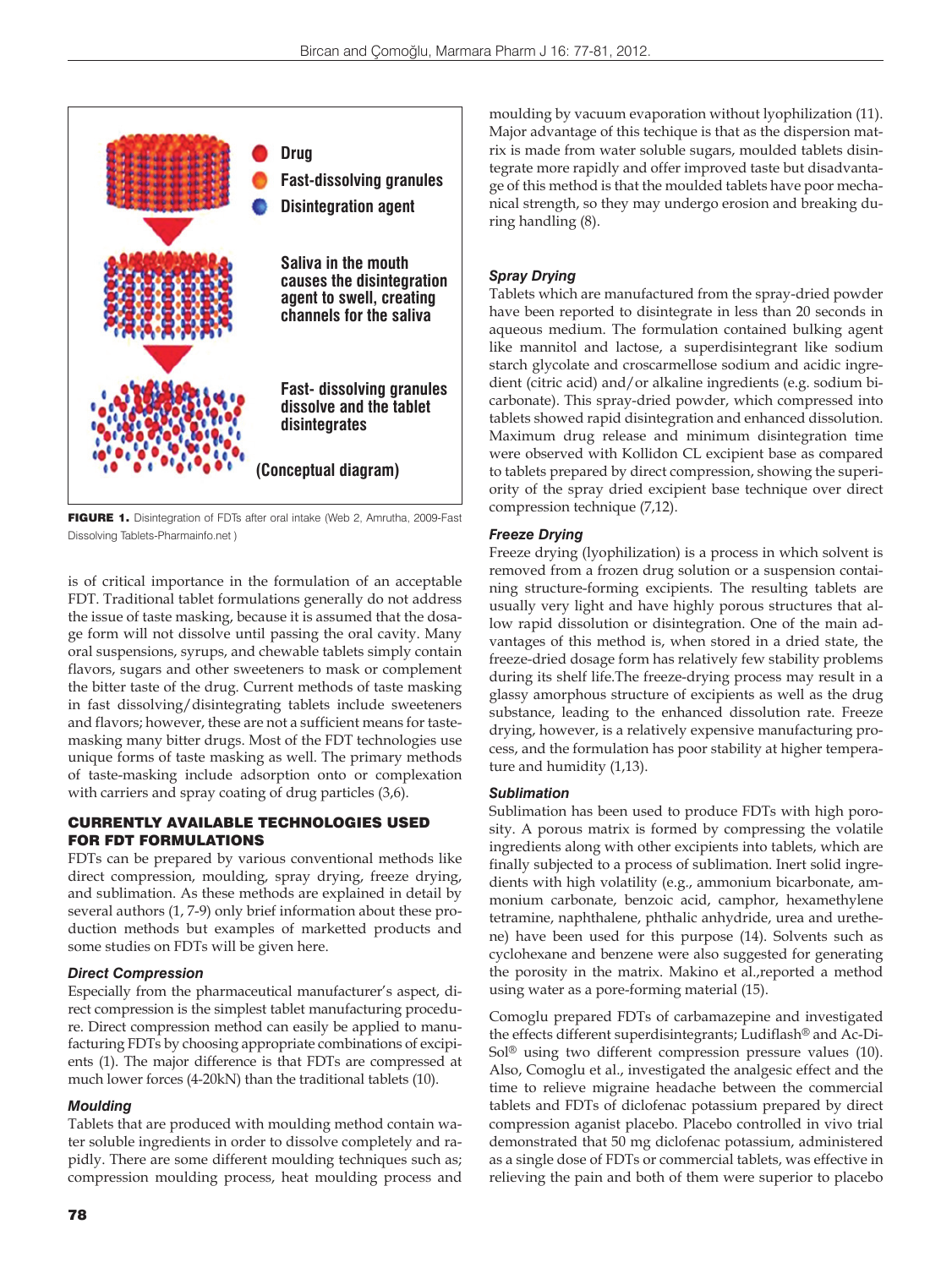(16). Remon and Corveleyn studied the influence of various formulation and process parameters on the characteristics of fast disintegrating tablets prepared by freeze drying method and informed that maltodextrins are useful in FDT formulations made by freeze drying (17). Sunada and Bi used both direct compression, kneading and wet compression to prepare FDTs of ethenzamide and ascorbic acid and investigated the tablet properties (18).

There are also some patented technologies to produce FDTs. In 1986, Cardinal Health was the first company to develop and market a lyophilized fast-dissolving technology Zydis® (5,7). In Zydis® technology, the drug is physically trapped in a matrix composed of two components, a saccharide (e.g., mannitol) and a polymer. The carrier polymers commonly used in the Zydis® system include (partially hydrolyzed) gelatin, hydrolyzed dextran, dextrin, alginates, poly(vinyl alcohol), polyvinylpyrrolidone, acacia, and mixtures thereof.

It is a requirement for the drug that it should be chemically stable and water insoluble, with a particle size smaller than 50 μm for this technology. There are more than thirteen products available in the drug market containing loratadine, piroxicam, famotidine, ondansetron, tepoxalin, selegiline, loratadine, clonazepam which are produced by Zydis® technology for various applications (19).

Then, CIMA Labs. marketted an effervescent tablet known as OraSolv® and by utilizing the conventional tableting equipment they also marketted DuraSolv® (20). Today, Bristol-Myers Squibb manufactures acetaminophen fast disintagrating tablets using OraSolv® technology and cisapride monohydrate FDTs are produced by Janssen by using Quicksolv® technology. DuraSolv® has the advantage of having a much higher mechanical strength but its limitation is low drug loading capacity (1,21). AstraZeneca uses this technology to produce zolmitriptan FDTs for migraine treatment (1).

Others include Eisai and Ethypharm that developed the EMP tablet and Flashtab. Eisai Co. marketted donezepil ODTs for Alzheimer's disease (22). Flashtab contains coated crystals of drug and microgranules along with disintegrants. In this technology, disintegrants having high (eg: modified cellulose) and low (eg: starch) swelling capaties are used. Tablets produced with this technology have desirable physical resistance (1).

Yamaouchi patented the WowTab® technology. This technology is applicable for both soluble and insoluble drugs and utilizes granulation and tableting methods (23).

Lafon Labs. produced Lyoc® technology, which has a porous solid form that is obtained by freeze drying an oil-in-water emulsion placed directly in the blister pockets. In order to prevent inhomogeneity by sedimentation during freeze drying, It is a requirement for this technology to have a large proportion of undissolved inert filler to increase the viscosity of the suspension. The high proportion of filler reduces the porosity of the tablet, and as a result, the disintegration is slower. It is a disad-

| <b>Technology</b>    | <b>Process Involved</b>          | <b>Patent Owner</b>          | Drugs Used (Brand Name)                                                       |
|----------------------|----------------------------------|------------------------------|-------------------------------------------------------------------------------|
| Zydis®               | Lyophilization                   | R.P.Scherer                  | Loratadine (Claritin Reditab and Demitapp<br>Quick Dissolve)                  |
| <b>Ouicksolv®</b>    | Lyophilization                   | Jansen Pharmaceuticals       | Cisapride monohydrate (Propulsid<br>Quicksolv), Risperidone (Risperdal M-tab) |
| Flashtab@            | Lyophilization                   | Ethypharm                    | Ibuprofen (Nurofen Flashtab)                                                  |
| Lyoc®                | Freeze Drying                    | Laboratories L. Lafon        | Phloroglucinol hydrate (Spasfon Lyoc)                                         |
| Orasolv <sup>®</sup> | Compressed tablets               | Cima Labs.Inc.               | Paracetamol (Tempra Quicklets),<br>Zolmitriptan (Zolmig Repimelt)             |
| Durasolv@            | Moulding                         | Cima Labs.Inc.               | Hyoscyamine sulfate (NuLev), Zolmitriptan<br>(Zolmig ZMT)                     |
| RapiTab®             | Compressed tablets               | Schwarz Pharma               |                                                                               |
| Wowtab®              | Compressed moulded tablets       | Yamanouchi Pharma Tech. Inc. | Famotidine (Gaster D)                                                         |
| Fast melt®           | Moulding                         | Elan Corp.                   |                                                                               |
| <b>Ziplets®</b>      | Moulding                         | Eurand                       | Ibuprofen (Cibalgina Due Fast)                                                |
| Flashdose®           | Cotton-candy process             | Fuisz Tech.Ltd.              | Tramadol HCI (Relivia Flash dose)                                             |
| Oraquick ®           | Micromask taste masking          | KV Pharm.Co., Inc.           | Hyoscyamine sulfate ODT                                                       |
| <b>Advatab®</b>      | Microcaps and diffuscap CR Tech. | Eurand International         | AdvaTab Cetrizine, AdvaTab Paracetamol                                        |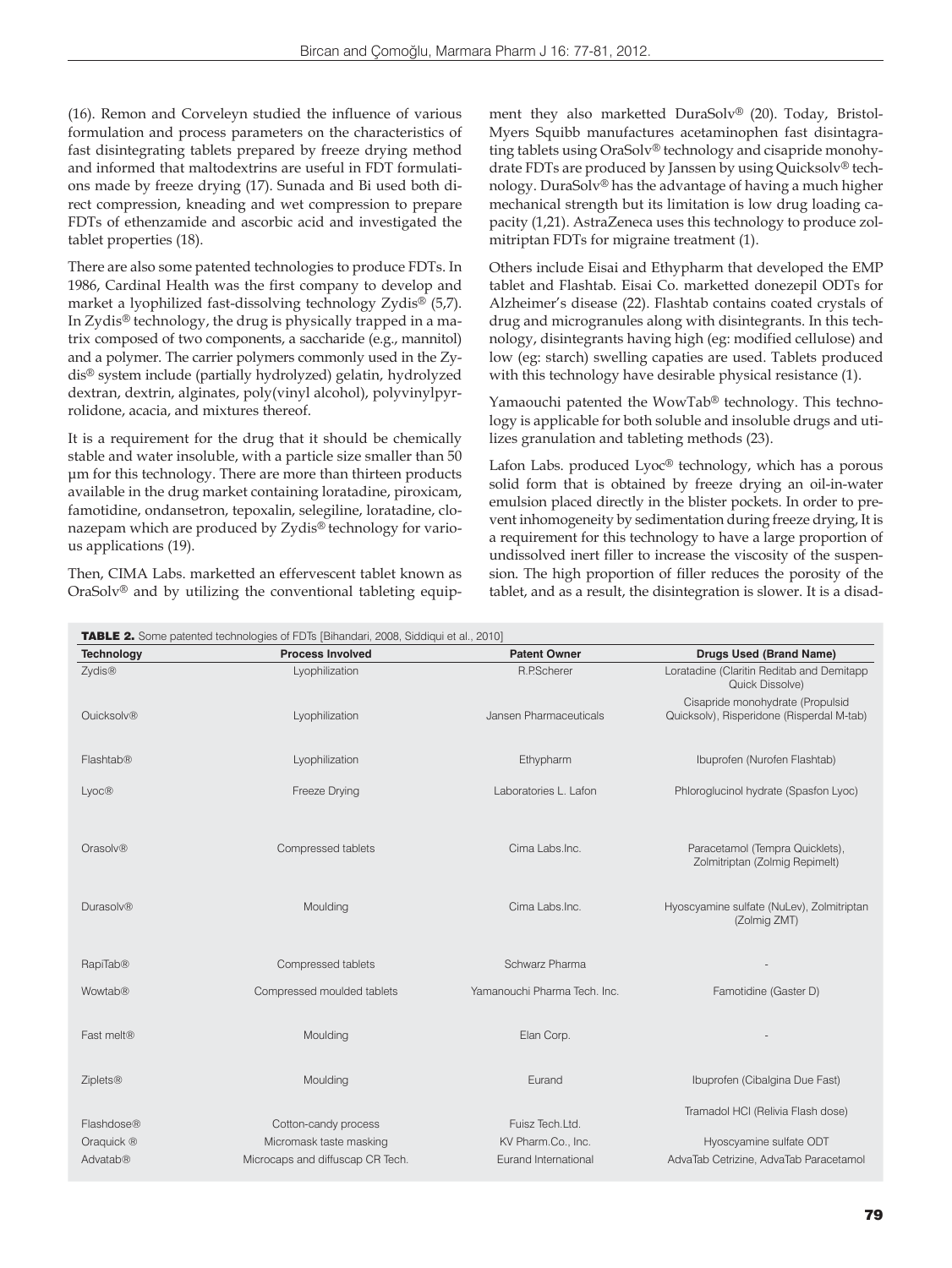| <b>TABLE 3.</b> FDTs that are under development (Web 5) |                       |                        |                               |  |
|---------------------------------------------------------|-----------------------|------------------------|-------------------------------|--|
| <b>Formulation</b>                                      | Company               | <b>Brand name</b>      | Group                         |  |
| Citalopram ODT                                          | Biovail               | Citalopram             | <b>SSRIS</b>                  |  |
| Metoclopramide Zydis                                    | Salix Pharmaceuticals | Metoclopramide         | Dopamine receptor antagonists |  |
| Reglan ODT                                              | Schwarz Pharma        | Metoclopramide         | Dopamine receptor antagonists |  |
| Tramadol/Acetaminophen ODT                              | Biovail               | Tramadol/Acetaminophen | Opioid analgesic [Tramadol]   |  |
| Zolpidem ODT                                            | Biovail               | Zolpidem               | Nonbenzodiazepine Hypnotics   |  |

vantage of this technology that the tablet still has poor mechanical properties (13). In Nanonization technology, NanoCrystalR colloidal dispersions of drug substance are combined with water-soluble ingredients, filled into blisters, and lyophilized. Nanoparticles (<2 μm) are orally administered in the form of rapidly disintegrating tablet matrix. The NanoCrystal™ orally disintegrating tablet dosage form was developed to facilitate the absorption and the bioavailability of the drug. This technology has the advantage of wide dosing range (1).

There still is a continuous growth in names by different companies, and the technology is still improving.

Some patented technologies and their companies are listed in Table 2 and FDTs which are under development are shown in Table 3.

## FUTURE PERSPECTIVES OF ORALLY FAST DISINTEGRATING TABLETS

FDT concept evolved to overcome some of the problems that existed in conventional dosage forms i.e. difficulty in swallowing of tablet in pediatric and geriatric patients. FDTs may lead to improve efficacy, biavailability, fast onset of action, better patient's compliance due to its quick absorption from mouth to GIT (24).

Despite these advances in the FDT technologies, there are still many aspects to improve and problems waiting to be solved in the FDT formulations. Formulation of hydrophobic drugs is still a challenge, especially when the amount of drug is high. The low dose drugs, pose little problem, but as the dose increases, the formulation sacrifices its fast disintegrating property. A new technology is being developed to incorporate higher doses of hydrophobic drugs without affecting the fast disintegrating property too severely. The disintegration times of most FDTs on the market are acceptable, but certainly there is a room for improvement. Because the disintegration time is related to other formulation variables, a balance has to be maintained between shortening the disintegration time and other tablet properties. The tablet hardness, friability, and stability can be further improved to such a level that multi-tablet packaging in conventional bottles becomes a norm.

The future of FDTs lies in the development of FDTs with controlled release properties. If one FDT can deliver drugs with short half-lives for 12-24 hours, it would be a quantum improvement in the FDT technology. The added convenience and compliance of such formulations would be enormous. The future of FDTs also lies in the development of effective tastemasking properties. The use of coating poorly tasting drugs is commonly used, but it increases the total volume of the final formulation. There may be no magic solution to this, but more effective use of existing taste masking technologies is expected to alleviate the problems associated with taste masking.

In addition, the ability to formulate drugs in large doses will bring another important technological advance. In general, the FDT formulations require large amounts of excipients, and having large doses of drug will only make the final formulation too big to handle. An FDT formulation that would require fewer excipients than the drug itself would be a breakthrough. While the problems to be solved are not easy, the history suggests that it is just a matter of time before they are solved (1).

## **Ağızda hızlı çözünen tabletlerin formülasyon teknolojileri**

**ÖZET: Hasta uyuncunu kolaylaştıracak metodların geliştirilmesi araştırmacıları yeni ilaç taşıyıcı sistemleri araştırmaya yönlendirmiştir. Bunlar arasında ağızda hızlı çözünen tabletler (FDTs), uygulama problemlerini aşmada ve patent süresinin uzatılmasına bulundukları katkı ile ilaç piyasasında önemli bir yer kazanmışlardır. FDT'ler tükrük ile temasta hızlı çözünme ve etkin madde salımına başlama özelliğine sahiptir. Bu nedenle, yutma güçlüğü çeken, yatağa bağımlı, geriatrik ve pediatrik hasta popülasyonu açısından son derece pratik kullanıma sahip tabletlerdir.**

**Bu çalışma, hızlı çözünen tabletlerin teknolojileri ile üretimlerinde şimdiye kadar kaydedilen gelişmeler ile birlikte üretim yöntemlerinin avantajları ve sınırlandırılmaları üzerine odaklanmaktadır.** 

**ANAHTAR SÖZCÜKLER: ağızda hızlı çözünen tabletler, ağızda hızlı çözünen tabletlerin formülasyon teknolojileri**